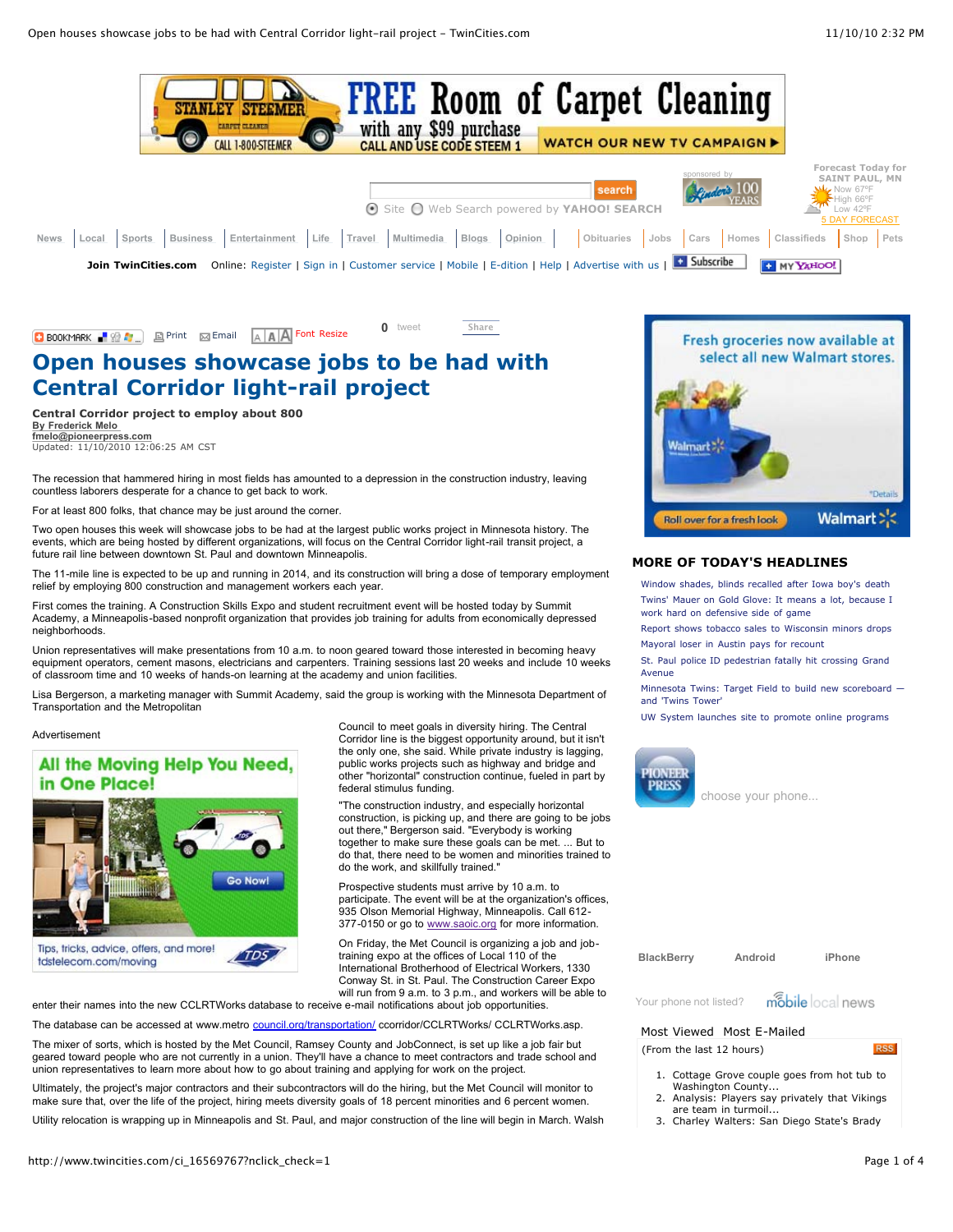Open houses showcase jobs to be had with Central Corridor light-rail project - TwinCities.com 11/10/10 2:32 PM

Construction will handle the St. Paul segment, and Ames/McCrossan will construct the Minneapolis portion.

So how badly needed are these jobs? Nationwide, unemployment in the construction industry recently rose to 17.3 percent, nearly double the nation's overall unemployment rate, according to the Associated General Contractors of America.

The association said there's been growth in nonresidential construction jobs funded by the public sector, thanks in large part to the federal stimulus package, but those gains have been offset by declines in private sector construction of all types.

The U.S. unemployment rate has remained above 9 percent for the past year.

Frederick Melo can be reached at 651-228-2172.

**D** BOOKMARK **R**  $\Omega$  **P**  $\Omega$  **External** [Email](javascript:%20popup(%22email%22,%22/portlet/article/html/fragments/email_article.jsp?article=16569767&hostName=www.twincities.com§ion=/&siteId=569&siteName=TwinCities.com-Pioneer%20Press%22,600,400);) **AAA** Font Resize **R** Return to Top

Related Stories

- [12 Minnesota cities are installing wind turbines, hoping to provide energy on a very](http://www.topix.com/r/04fWKWZfWfRorbcWYEMcYzI489Gt6yz9ObAoc7wT=2FlGUyNu=2FLO5mu9C=2FYBK=2BWSH5xf1qEOysZprbQS7=2BCW9fw4Crk5hHEvY5ZldRO5moldoc=3D) local level
- [Workers at Minnesota-based retailers march for wages](http://www.topix.com/r/04fWKWZfWfRorbcWYEMcYzI489Gt6yz9ObAoc7wT=2FlGUyNu=2FLO5mu9C=2FYBK=2BWSH5xzThdnS5z4=2B=2BgXfsnYFhnVvC2TPIZLtxztxNAQbqBC70=3D)
- [Minn.-Wis. invasive species event this week in St. Paul](http://www.topix.com/r/04fWKWZfWfRorbcWYEMcYzI489Gt6yz9ObAoc7wT=2FlGVQWpIwcpwcXk1zFpUyvM1e9r9HHXs7jxvBbtuwKwL3ktF6SmyrvlwJ0Vo3PchGBa=2BiP6T94G6nXC45XHSotb8=2B8eQSHTbJwyFDuJ4j3WsJug=3D=3D)

#### Related Topics

- [Places](http://www.topix.com/search/article?cat=world/world&co=1&p=2051&ph_ref=1&url=twincities%2Ecom) - [Ramsey County, MN,](http://www.topix.com/search/article?cat=county/ramsey-mn&co=1&p=2051&ph_ref=1&url=twincities%2Ecom) [Minneapolis, MN,](http://www.topix.com/search/article?cat=city/minneapolis-mn&co=1&p=2051&ph_ref=1&url=twincities%2Ecom) [St. Paul, MN](http://www.topix.com/search/article?cat=city/st-paul-mn&co=1&p=2051&ph_ref=1&url=twincities%2Ecom)
- [Business](http://www.topix.com/search/article?cat=business/business&co=1&p=2051&ph_ref=1&url=twincities%2Ecom)  [M](http://www.topix.com/search/article?cat=business/ibew&co=1&p=2051&ph_ref=1&url=twincities%2Ecom)[arketing](http://www.topix.com/search/article?cat=business/marketing&co=1&p=2051&ph_ref=1&url=twincities%2Ecom)[,](http://www.topix.com/search/article?cat=business/ibew&co=1&p=2051&ph_ref=1&url=twincities%2Ecom) [Constructio](http://www.topix.com/search/article?cat=business/construction&co=1&p=2051&ph_ref=1&url=twincities%2Ecom)[n, International Brotherhood of Electrical Workers](http://www.topix.com/search/article?cat=business/ibew&co=1&p=2051&ph_ref=1&url=twincities%2Ecom) (Electricians, Wiremen, and Linemen)

Like this story? Buzz it up on



**[St. Paul Pioneer Press](http://www.facebook.com/pages/St-Paul-Pioneer-Press/276896490404)** on Facebook  $Like$  5,756

*The Pioneer Press is happy to host community conversations about news and life in the Twin Cities. As hosts, we expect guests will show respect for each other. That means we don't threaten or defame each other, and we keep* conversations free of personal attacks. Witty is great. Abusive is not. If you think a post violates these standards,<br>don't escalate the situation. Instead, flag the comment to alert us. We'll take action if necessary.

*It's not hard. This should be a place where people want to read and contribute -- a place for spirited exchanges of opinion. So those who persist with racist, defamatory or abusive postings risk losing the privilege to post at all.*

|                                          | Type in your comments below                                         |
|------------------------------------------|---------------------------------------------------------------------|
| <b>Name</b><br>(appears on<br>your post) |                                                                     |
| <b>Comments</b>                          |                                                                     |
|                                          | Characters left: 4000                                               |
|                                          | Type the numbers you see in the image on the right:<br>Post Comment |

*Please note by clicking on "Post Comment" you acknowledge that you have read the [Terms of Service](http://www.topix.net/topix/terms) and the comment you are posting is in compliance with such terms. Be polite. Inappropriate posts may be removed by the moderator. [Send us your feedback](http://www.twincities.com/ci_16569767?nclick_check=1#) .*

[Hoke high on Minnesota...](http://www.twincities.com/ci_16568773?source=most_viewed)

- 4. [Brett Favre not so great late as a Viking](http://www.twincities.com/ci_16568300?source=most_viewed)<br>5. University Of Minnesota / Panel suggests [University Of Minnesota / Panel suggests](http://www.twincities.com/ci_16568279?source=most_viewed)
- slimming biggest college
- 6. [Two survivors recall the Armistice Day](http://www.twincities.com/ci_16568110?source=most_viewed) Blizzard of 1940
- 7. [Man shot, dies on lawn of St. Paul home](http://www.twincities.com/ci_16569775?source=most_viewed)<br>8. Chris Niskanen: It's a trophy buck, but r 8. [Chris Niskanen: It's a trophy buck, but not](http://www.twincities.com/ci_16564626?source=most_viewed)
- for the usual reasons 9. [Sansevere's Huddle: Vikings' Childress is still](http://www.twincities.com/ci_16564001?source=most_viewed)
- here...for now: 10. [Pedestrian fatally hit crossing Grand Avenue](http://www.twincities.com/ci_16568733?source=most_viewed) in St. Paul

#### **NATION & WORLD VIDEO**

Making a **Fresh Start in** a New Home? Let TDS<sup>®</sup> help!

[No 'Splendor' for Passengers on Crippled Ship](http://video.ap.org/?f=MNPAU&pid=OudhWcthtM5H8OBMqBEWiZOV8phamEQn&fg=rss) [Raw Video: Schools Locked Down After Threat](http://video.ap.org/?f=MNPAU&pid=R3BuL_wJTudRGk6n8ysufWLP4pmns_U_&fg=rss) [San Fran Bans Toys in Some Fast-food Kids Meals](http://video.ap.org/?f=MNPAU&pid=qr215NsAk1LO6RupEkPgH4B1E26H1EuP&fg=rss) [Massive Violent Protest Over UK Tuition Hike](http://video.ap.org/?f=MNPAU&pid=Lrg0dCuDue3ln_d2Qogbe2YDZrIJN4QE&fg=rss) [Raw Video: Fighting a Robber With a Trash Can](http://video.ap.org/?f=MNPAU&pid=V8VZIi_m2K99f_gy1WwdAOwTZ7q5WQ4e&fg=rss)

[Jobs](http://www.twincities.com/ci_16569767?nclick_check=1#)

## **Top Listings**

**[Jewelry Sales](http://www.twincities.com/ci_16569767?nclick_check=1#) [Foremen & Climbers](http://www.twincities.com/ci_16569767?nclick_check=1#) [Graphic Artist](http://www.twincities.com/ci_16569767?nclick_check=1#) [Mechanics](http://www.twincities.com/ci_16569767?nclick_check=1#) [Customer Service](http://www.twincities.com/ci_16569767?nclick_check=1#) [Principal Electrical](http://www.twincities.com/ci_16569767?nclick_check=1#) Engineer [Mental Health](http://www.twincities.com/ci_16569767?nclick_check=1#) Therapist**

**Independent [Contractor Drivers](http://www.twincities.com/ci_16569767?nclick_check=1#)**

**[All Listings](http://toplistings.twincities.com/alllistings)**



/isit tdstelecom.com/moving or fips, tricks, and advice!





[@](http://twitter.com/WarnersStellian)mncee @AndreaKopfmann @Paul\_Anater thanks for the RTs



[M](http://twitter.com/PioneerPress)ayoral loser in Austin pays for recount <http://bit.ly/caGgvx>